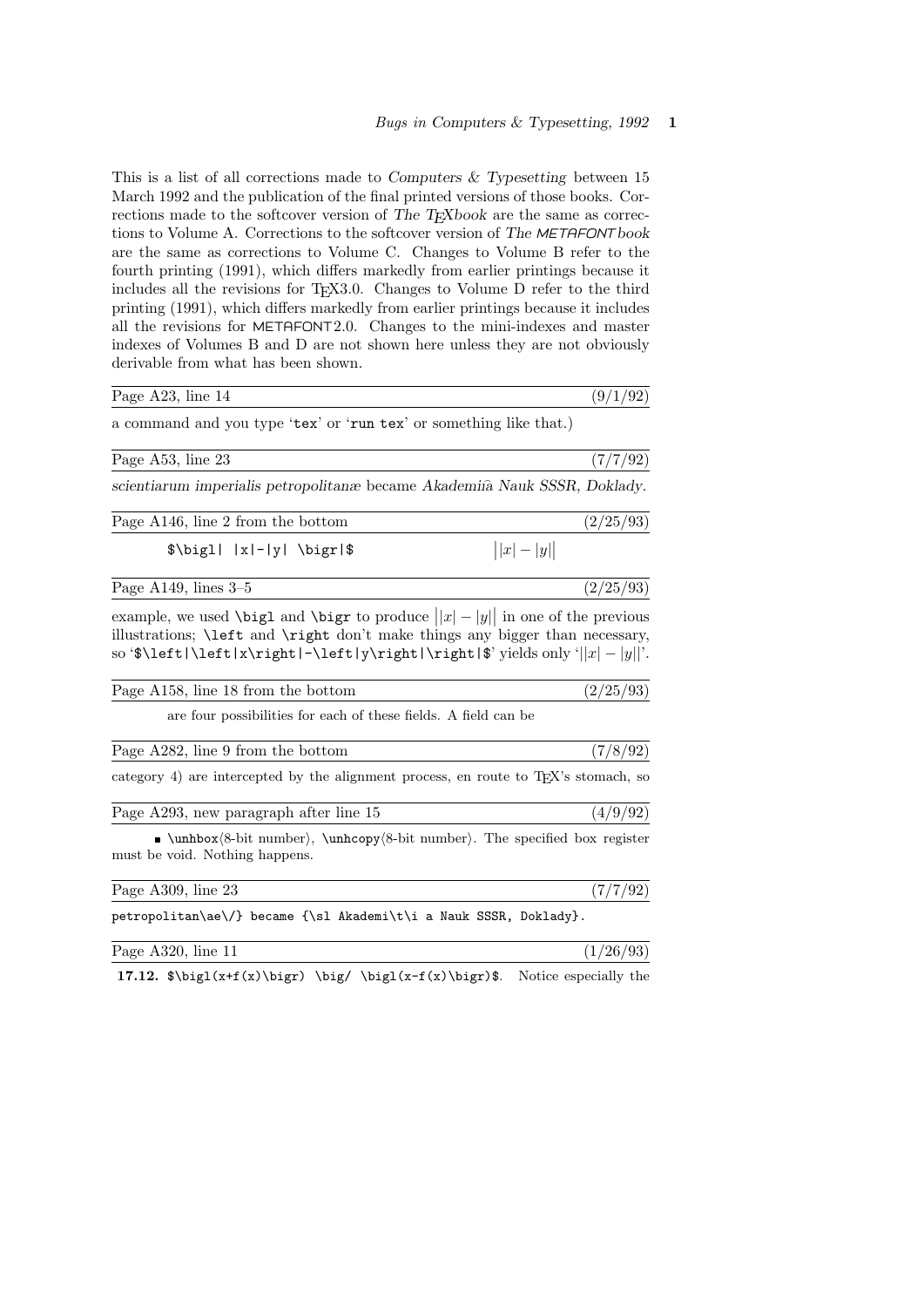| Page A349, second line from the bottom                                                                                                                                                                                                                                                                                                                                                                                                                                             | (7/8/92)  |
|------------------------------------------------------------------------------------------------------------------------------------------------------------------------------------------------------------------------------------------------------------------------------------------------------------------------------------------------------------------------------------------------------------------------------------------------------------------------------------|-----------|
| expand to a (number) en route to TEX's "stomach"; \multiply wouldn't work, because                                                                                                                                                                                                                                                                                                                                                                                                 |           |
| Page A358, bottom line                                                                                                                                                                                                                                                                                                                                                                                                                                                             | (2/3/93)  |
| it is easy to define \latest and \cdots macros that give the proper spacing in most                                                                                                                                                                                                                                                                                                                                                                                                |           |
| Page A370, lines 28 and 29                                                                                                                                                                                                                                                                                                                                                                                                                                                         | (9/1/92)  |
| example, if TEX is implemented for a purely Cyrillic keyboard, the letter 'II' should be<br>assigned to code '160 and 'T' to code '164, so that ' $\Pi$ " still means 'pt'; or else control                                                                                                                                                                                                                                                                                        |           |
| Page A377, lines 17-24                                                                                                                                                                                                                                                                                                                                                                                                                                                             | (5/4/92)  |
| \def\sanswitch{\let\n@xt\endsanity \ifx\next\endsanity<br>\else\ifcat\noexpand\next\stoken\aftergroup\space\let\n@xt=\eat<br>\else\ifcat\noexpand\next\bgroup\aftergroup{\let\n@xt=\eat<br>\else\ifcat\noexpand\next\egroup\aftergroup}\let\n@xt=\eat<br>\else\let\n@xt=\copytok\fi\fi\fi\fi \n@xt}<br>\def\eat{\afterassignment\sanitize \let\next= }<br>\long\def\copytok#1{\ifcat\noexpand#1\relax\aftergroup\noexpand\fi<br>\ifcat\noexpand#1\noexpand~\aftergroup\noexpand\fi |           |
| Page A455, line 25                                                                                                                                                                                                                                                                                                                                                                                                                                                                 | (2/26/93) |
| rent language" is set equal to \language. Whenever a character is added to the cur-                                                                                                                                                                                                                                                                                                                                                                                                |           |
| Page A459, second line of entry for ampersand                                                                                                                                                                                                                                                                                                                                                                                                                                      | (3/22/92) |
| 231-248, 282, 339, 344, 385-386, 428.                                                                                                                                                                                                                                                                                                                                                                                                                                              |           |
| Page A461, right column                                                                                                                                                                                                                                                                                                                                                                                                                                                            | (2/19/93) |
| *\chardef, $44$ , $121$ , $155$ , $210$ , $214$ , $215$ , $271$ ,<br>277, 336, 343, 345, 356, 452.<br>$\langle \text{chardef token} \rangle, 271, 283, 286, 289.$                                                                                                                                                                                                                                                                                                                  |           |
| Page A467, left column                                                                                                                                                                                                                                                                                                                                                                                                                                                             | (2/25/93) |
| Greek, 127–128, 137, 156, 164, 319,<br>358, 430, 434.                                                                                                                                                                                                                                                                                                                                                                                                                              |           |
| Page A470, left column                                                                                                                                                                                                                                                                                                                                                                                                                                                             | (2/25/93) |
| margins, see \hoffset, \hsize, \narrower.                                                                                                                                                                                                                                                                                                                                                                                                                                          |           |
| Page A471, left column                                                                                                                                                                                                                                                                                                                                                                                                                                                             | (2/19/93) |
| *\mathchardef, $155, 199, 214, 215, 271,$<br>277, 289, 336, 358, 394.                                                                                                                                                                                                                                                                                                                                                                                                              |           |

 $\langle$ mathchardef token $\rangle$ , 271, 289.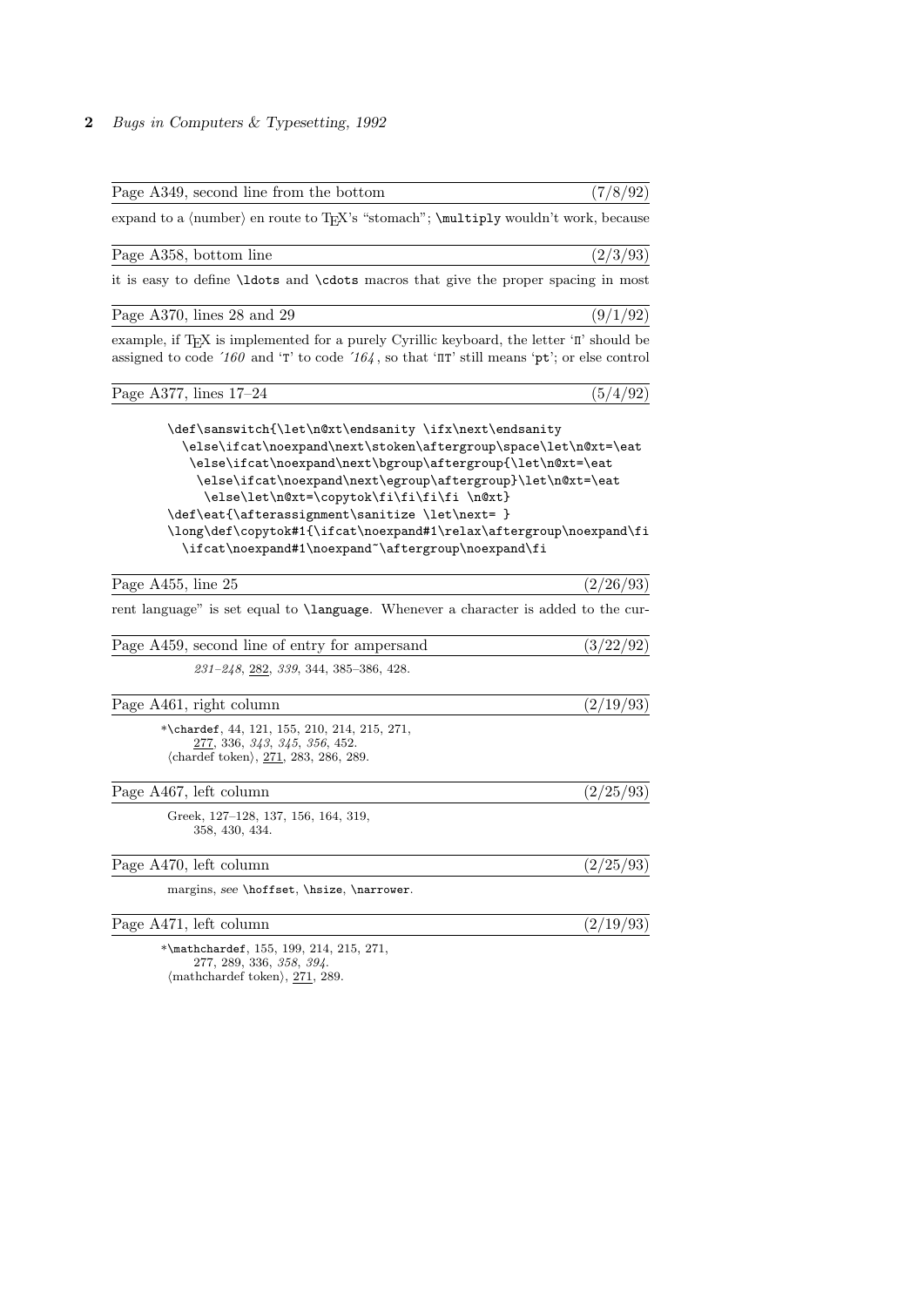| Page A474, right column                                                                                                                                                 | (3/22/92)                                |           |
|-------------------------------------------------------------------------------------------------------------------------------------------------------------------------|------------------------------------------|-----------|
| pound sterling, 54, 339, 428.                                                                                                                                           |                                          |           |
| Page A477, right column                                                                                                                                                 | (3/22/92)                                |           |
| sterling, 54, 339, 428.                                                                                                                                                 |                                          |           |
| Page A480, left column                                                                                                                                                  | (4/9/92)                                 |           |
| *\unhbox, 120, 283, 285, 293, 354, 356, 399.<br>*\unhcopy, 120, 283, 285, 293, 353.                                                                                     |                                          |           |
| Page A481, left column                                                                                                                                                  | (2/25/93)                                |           |
| whatsits, 95, 110, 157, 226-229, 455.                                                                                                                                   |                                          |           |
| Page A483, lines $15-21$                                                                                                                                                | (2/25/93)                                |           |
| P.O. Box 869<br>Santa Barbara, CA 93102-0869 USA.<br>ł                                                                                                                  |                                          |           |
| Don't delay, write today! That number again is                                                                                                                          |                                          |           |
| T <sub>F</sub> X Users Group<br>P.O. Box 869                                                                                                                            |                                          |           |
| Santa Barbara, CA 93102-0869 USA.                                                                                                                                       |                                          |           |
| Page B2, line 10 from the bottom                                                                                                                                        |                                          | (2/27/93) |
| define $banner \equiv$ This $\text{LiS}_{\text{L}}$ TeX, $\text{JVersion}_{\text{L}}$ 3.1415                                                                            | { printed when T <sub>E</sub> X starts } |           |
| Page B89, line 12                                                                                                                                                       |                                          | (2/27/93) |
| In horizontal mode, the <i>prev_graf</i> field is used for initial language data.                                                                                       |                                          |           |
| Page B89, line 20                                                                                                                                                       |                                          | (2/27/93) |
| $pg$ -field, ml_field: integer; aux_field: memory_word;<br>[Also delete the definitions of <i>lhmin</i> and <i>rhmin</i> , lines 32 and 33.]                            |                                          |           |
| Page B90, line 13                                                                                                                                                       |                                          | (2/27/93) |
| $prev\_depth \leftarrow ignore\_depth; mode\_line \leftarrow 0; prev\_graf \leftarrow 0;$                                                                               |                                          |           |
| Page B91, top three lines                                                                                                                                               |                                          | (2/27/93) |
| if $m = h$ mode then if $nest[p].pg\_field \neq 40600000$ then<br>begin $print("$ <sub><math>\cup</math></sub> (language"); $print(int(nest[p].pg-field \mod '200000);$ |                                          |           |

 $print(":hypermin")$ ;  $print(int(nest[p].pg-field \; \textbf{div} \; \; \; 20000000); \; print\_char(",");$  $print\_int((nest[p].pg\_field\ \,\mathrm{div}\ \, '200000)\ \,\mathrm{mod}\ \, '100); \ \, print\_char(")");$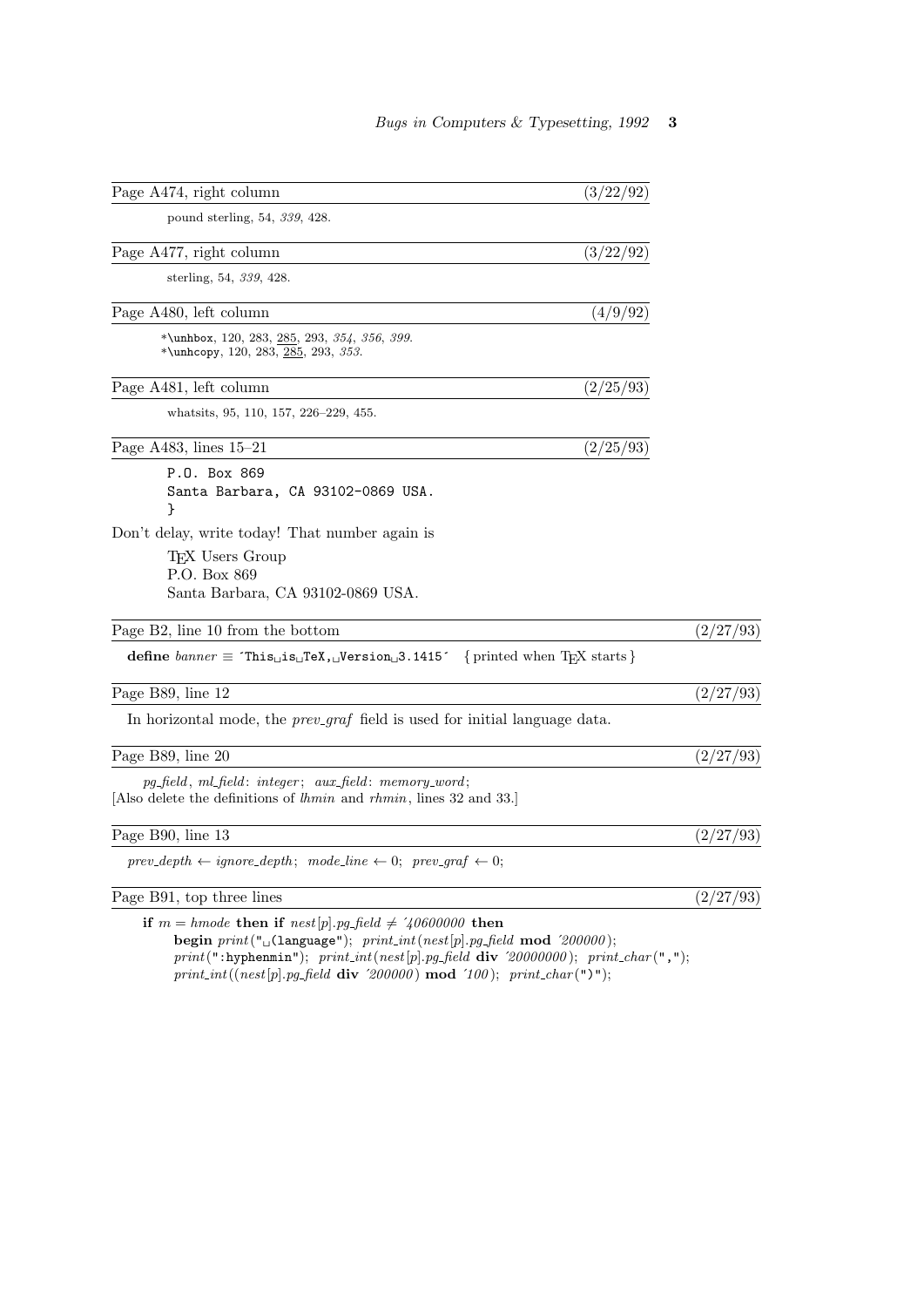| This code assumes that a <i>glue-node</i> and a <i>penalty-node</i> occupy the same number of <i>mem</i> words.                                                                                                                                                                                                                    |           |
|------------------------------------------------------------------------------------------------------------------------------------------------------------------------------------------------------------------------------------------------------------------------------------------------------------------------------------|-----------|
| Page B344, line 30                                                                                                                                                                                                                                                                                                                 | (2/27/93) |
| $link(tail) \leftarrow new\_param\_glue(par\_fill\_skip\_code); \; init\_cur\_lang \leftarrow prev\_graf \mod 200000;$<br>$init\_l_n$ $\leftarrow$ prev_graf div '20000000; $init_r_l_y$ $\leftarrow$ (prev_graf div '200000) mod '100; pop_nest;                                                                                  |           |
| Page B353, line 4                                                                                                                                                                                                                                                                                                                  | (2/27/93) |
| Kern nodes do not disappear at a line break unless they are <i>explicit</i> .                                                                                                                                                                                                                                                      |           |
| Page B353, lines 15 and 16                                                                                                                                                                                                                                                                                                         | (2/27/93) |
| $math\_match\_node: break\_width[1] \leftarrow break\_width[1] - width(s);$<br>kern_node: if $subtype(s) \neq explicit$ then goto done<br>else break_width $[1] \leftarrow break\_width[1] - width(s);$                                                                                                                            |           |
| Page B354, lines 6 and 7                                                                                                                                                                                                                                                                                                           | (2/27/93) |
| will be the background plus $l_1$ , so the length from cur-p to cur-p should be $\gamma + l_0 + l_1 - l$ . If the<br>post-break text of the discretionary is empty, a break may also discard $q$ ; in that unusual case we<br>subtract the length of $q$ and any other nodes that will be discarded after the discretionary break. |           |
| Page B354, line 18                                                                                                                                                                                                                                                                                                                 | (2/27/93) |
| <b>begin</b> $\langle$ Add the width of node s to break_width $842$ ;                                                                                                                                                                                                                                                              |           |
| Page B354, line 22                                                                                                                                                                                                                                                                                                                 | (2/27/93) |
| if $post\text{-}break(cur\text{-}p) = null$ then $s \leftarrow link(v)$ ; {nodes may be discardable after the break}                                                                                                                                                                                                               |           |
| Page B355, top line                                                                                                                                                                                                                                                                                                                | (2/27/93) |
| 842.<br>$\langle$ Add the width of node s to break_width 842 $\rangle \equiv$                                                                                                                                                                                                                                                      |           |
| Page B355, lines $9-14$                                                                                                                                                                                                                                                                                                            | (2/27/93) |
| hlist_node, vlist_node, rule_node, kern_node: break_width $[1] \leftarrow break\_width[1] + width(s);$<br>othercases $\text{confusion}$ ("disc2")<br>endcases                                                                                                                                                                      |           |
| Page B364, line 10                                                                                                                                                                                                                                                                                                                 | (2/27/93) |
| a glue node, penalty node, explicit kern node, or math node.                                                                                                                                                                                                                                                                       |           |
| Page B366, line 11 from the bottom                                                                                                                                                                                                                                                                                                 | (2/27/93) |
|                                                                                                                                                                                                                                                                                                                                    |           |

Page B344, lines 21 and 22 (2/27/93)

 $kern\_node$ : if  $subtype (cur.p) = explicit$  then  $kern\_break$ else  $act\_width \leftarrow act\_width + width(cur_p);$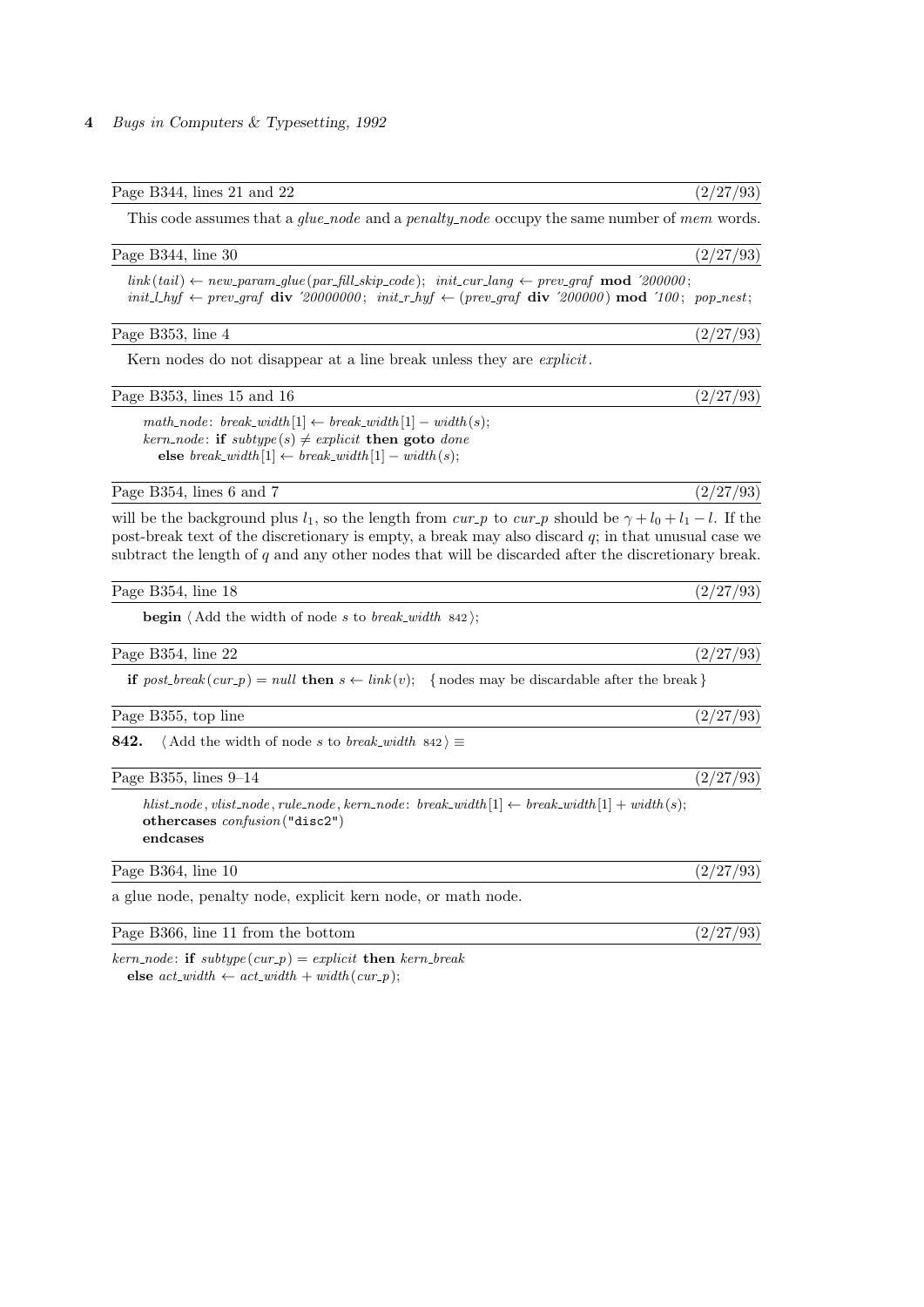| Page B367, line 21                                                                                                                                                                                                                                                              | (2/27/93) |
|---------------------------------------------------------------------------------------------------------------------------------------------------------------------------------------------------------------------------------------------------------------------------------|-----------|
| else if $precedes_break(prev_p)$ then $try_break(0,unhyphenated)$<br>else if $(type(prev_p) = kern-node) \wedge (subtype(prev_p) \neq explicit)$ then $try\_break(0, unhyperated);$                                                                                             |           |
| Page B372, lines 12 and 13                                                                                                                                                                                                                                                      | (2/27/93) |
| if $type(q) = kern\_node$ then<br>if $subtype(q) \neq explicit$ then goto $done1$ ;                                                                                                                                                                                             |           |
| Page B376, line 3 from the bottom                                                                                                                                                                                                                                               | (2/27/93) |
| $cur\_{lang} \leftarrow init.cur\_{lang}$ ; $l\_{hyf} \leftarrow init\_{hyf}$ ; $r\_{hyf} \leftarrow init\_{r\_{hyf}$ ;                                                                                                                                                         |           |
| Page B377, lines 11 and 12                                                                                                                                                                                                                                                      | (2/27/93) |
| $cur\_lang, init\_cur\_lang: ASCII\_code;$ { current hyphenation table of interest }<br>$l_h y f, r_h y f, init_l h y f, init_r h y f: integer; \{ limits on fragment sizes\}$                                                                                                  |           |
| Page B378, line 5 from the bottom, overriding earlier change                                                                                                                                                                                                                    | (2/27/93) |
| else if $(type(s) = kern-node) \wedge (subtype(s) = normal)$ then<br><b>begin</b> $hb \leftarrow s$ ; $hyf\_bchar \leftarrow font\_bchar[hf]$ ; end<br>else goto $done3$ ;                                                                                                      |           |
| Page B394, lines 12 and 13                                                                                                                                                                                                                                                      | (2/27/93) |
| <b>var</b> $n: 064$ ; {length of current word; not always a small_number}<br>j: 064; {an index into $hc$ }                                                                                                                                                                      |           |
| Page B404, line 21                                                                                                                                                                                                                                                              | (2/27/93) |
| var $k, l: 064; \{$ indices into hc and hyf; not always in small_number range }                                                                                                                                                                                                 |           |
| Page B460, lines 21 and 22                                                                                                                                                                                                                                                      | (2/27/93) |
| push_nest; mode $\leftarrow$ hmode; space_factor $\leftarrow$ 1000; set_cur_lang; clang $\leftarrow$ cur_lang;<br>$prev\_graf \leftarrow (norm\_min(left\_hyper\_min) * 100 + norm\_min(right\_hyper\_min)) * 200000 + cur\_lang;$                                              |           |
| Page B492, line 6 from the bottom                                                                                                                                                                                                                                               | (2/27/93) |
| unsave; prev_graf $\leftarrow$ prev_graf + 3;<br>push_nest; mode $\leftarrow$ hmode; space_factor $\leftarrow$ 1000; set_cur_lang; clang $\leftarrow$ cur_lang;<br>$prev\_graf \leftarrow (norm\_min(left\_hypermin) * 100 + norm\_min(right\_hypermin)) * 200000 + cur\_lang;$ |           |
| Page C151, line 11 from the bottom                                                                                                                                                                                                                                              | (6/26/93) |
| scaled $1.42(1 + max(-pen_lft, pen_rrt, pen_ttop, -pen_lbot))$                                                                                                                                                                                                                  |           |
| Page C262, line 15                                                                                                                                                                                                                                                              | (6/26/93) |

string base\_name, base\_version; base\_name="plain"; base\_version="2.71";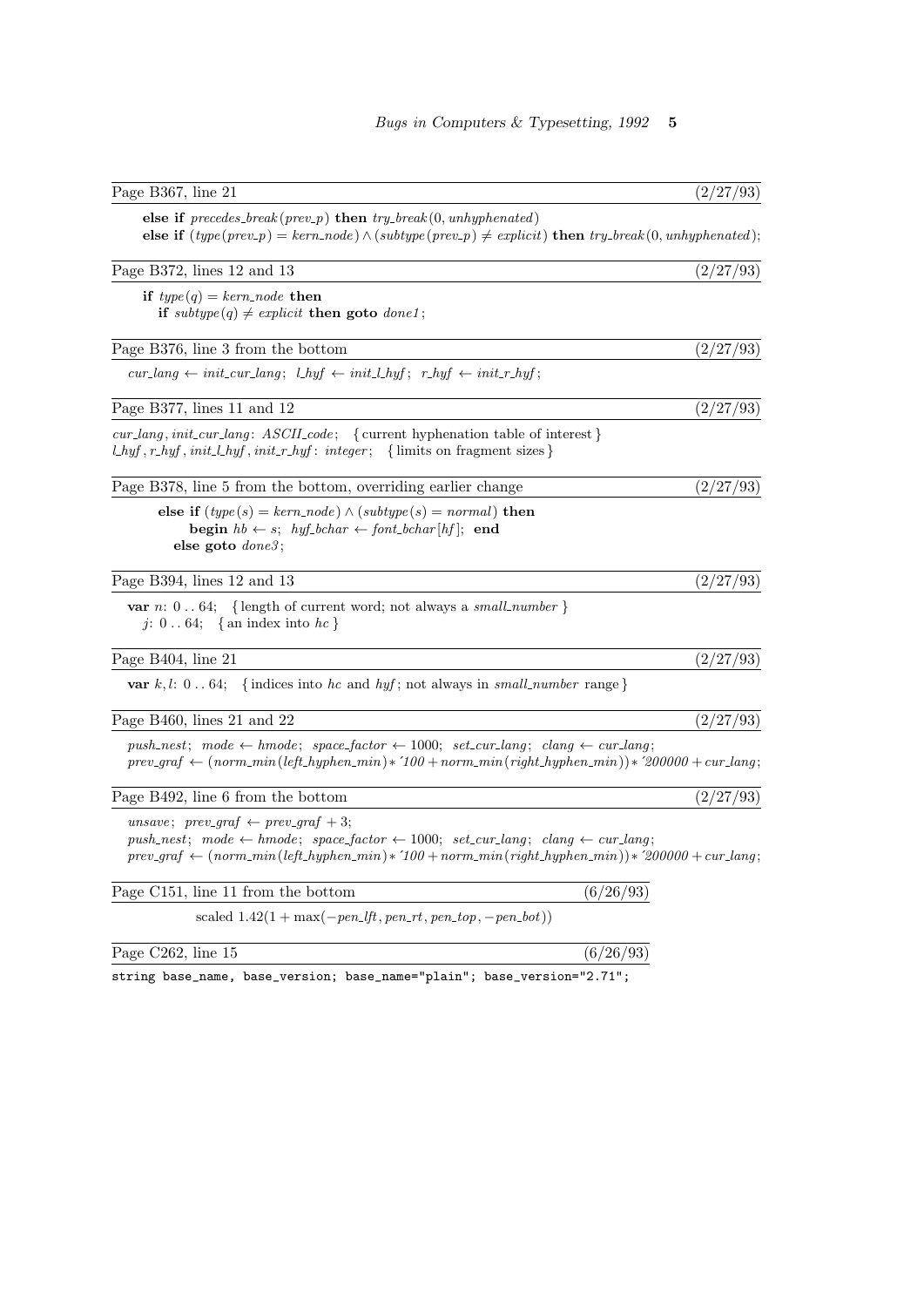| Page C262, line 29                                                                                                             | (6/26/93) |
|--------------------------------------------------------------------------------------------------------------------------------|-----------|
| def gobble primary $g =$ enddef; def killtext text $t =$ enddef;                                                               |           |
| Page C271, bottom line                                                                                                         | (6/26/93) |
| culldraw p enddef;                                                                                                             |           |
| Page C272, three new lines for top of page                                                                                     | (6/26/93) |
| def culldraw expr p = addto pic_ doublepath p.t_ withpen currentpen;                                                           |           |
| cull pic_ dropping(-infinity,0) withweight default_wt_;<br>addto_currentpicture also pic_; pic_:=nullpicture; killtext enddef; |           |
| Page C272, replacement for former line 5                                                                                       | (6/26/93) |
| (cut_ scaled (1+max(-pen_lft,pen_rt,pen_top,-pen_bot))                                                                         |           |
| Page C296, line 24                                                                                                             | (2/3/93)  |
| the definition of rp is changed to ']. tension 4', and if 'scaled 5pt' is inserted                                             |           |
| Page C299, line 3                                                                                                              | (5/15/92) |
| a Bernshtein polynomial of order $n-1$ .)                                                                                      |           |
| Page C347, left column                                                                                                         | (5/15/92) |
| Bernshtein, Sergeï Natanovich, 14.                                                                                             |           |
| Page C348, left column                                                                                                         | (6/26/93) |
| culldraw, 271, 272.                                                                                                            |           |
| Page C350, left column                                                                                                         | (6/26/93) |
| exponential, see mexp.                                                                                                         |           |
| Page C352, left column                                                                                                         | (6/26/93) |
| killtext, 262, 272.                                                                                                            |           |
| Page C352, right column                                                                                                        | (6/26/93) |
| logarithm, see mlog.                                                                                                           |           |
| Page C361, lines 14 and 15                                                                                                     | (2/25/93) |
|                                                                                                                                |           |

P.O. Box 869 Santa Barbara, CA 93102-0869 USA.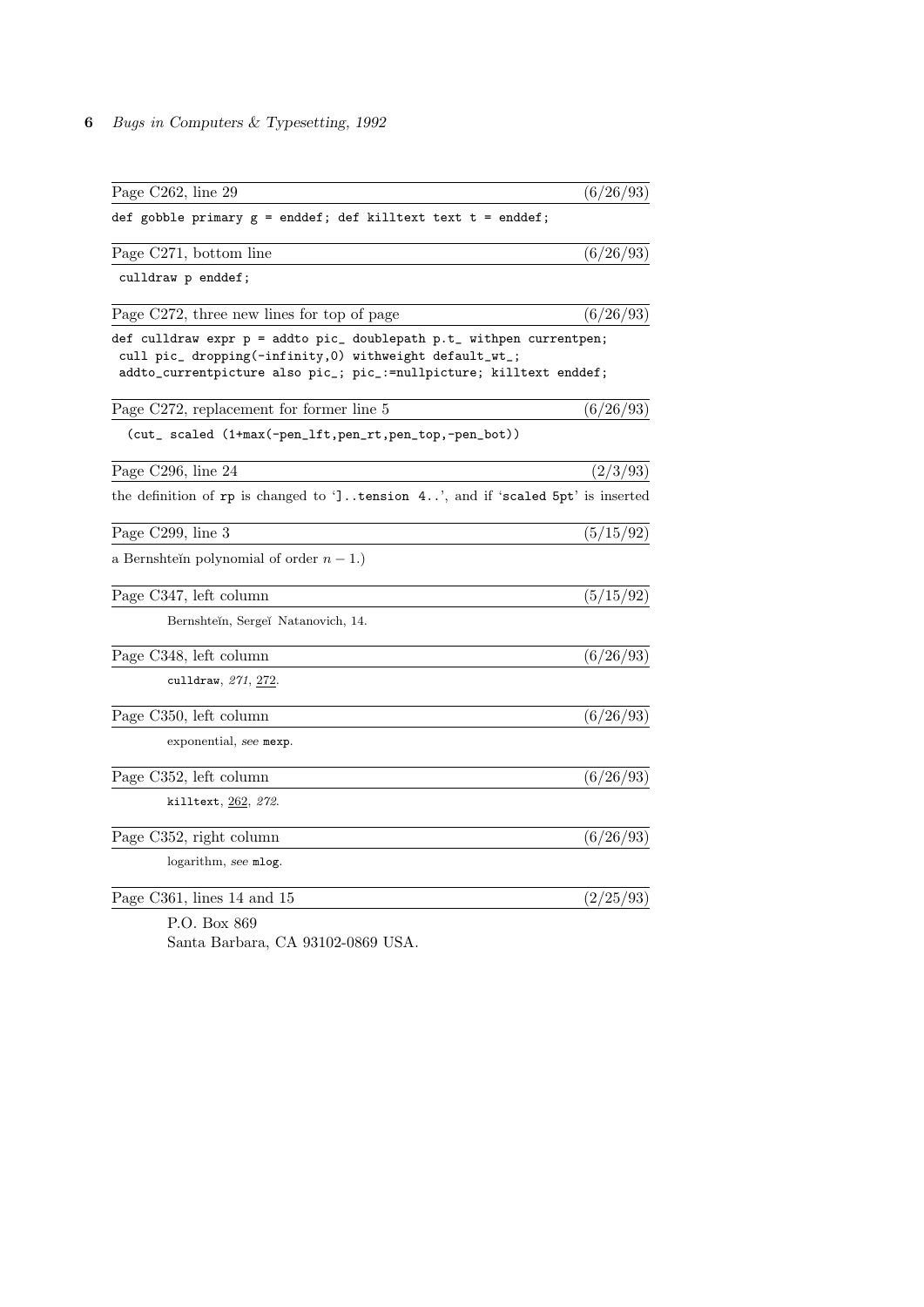| Page Dxiv, line<br>$\sim$ 1.0<br>- 19 |  |
|---------------------------------------|--|
|                                       |  |

preprocessor converts these into numeric constants that are 256 or more. This

| Page<br>$1\,\mathrm{Jy}$<br>nne<br>---<br>$- - - -$<br>-<br>$- - -$ | - |
|---------------------------------------------------------------------|---|
|                                                                     |   |

This file contains one line per string, starting with string number 256, then number 257,

Page Dxv, lines 10 and 11  $\left(\frac{4}{19/96}\right)$ 

In this case, occurrences of "" in the WEB program will be replaced by 256; occurrences of "This longer string" will be replaced by 257. The symbol @\$ stands for the numeric

Page D2, line  $-17$  (8/7/98)

define  $banner \equiv 'This_Jis_JMETAFONT, JVersion_J2.7182'$  {printed when METAFONT starts }

if  $b > 0$  then

Page D138, line 14 from the bottom  $(3/6/95)$ 

2') Let  $Z_k^{(j+1)} = \frac{1}{2}(Z_k^{(j)} + Z_{k+1}^{(j)}),$  for  $1 \le k \le n - j$ , for  $1 \le j < n$ .

Page D190, D191, D194, D195  $(6/26/93)$ 

[Several changes to the code in sections 415, 416, 424, and 425 were made to METAFONT version 2.71 in July 1991, too numerous to mention here. They are documented in file mf84.bug as bug number 560. We also delete lines 4 and 5 of page D194.]

Page D216, line 10 from the bottom  $(7/15/92)$ 

will be offset by  $w_1$  or  $w_2$ , unless its slope drops to zero en route to the eighth octant; in the latter

Page D289, lines 9 and 10  $(6/26/93)$ 

 $p \leftarrow dep\_list(p); \ \ r \leftarrow inf\_val;$ repeat if  $value(info(p)) > value(r)$  then

Page D296, lines 8 and 9 from the bottom (9/13/98)

[Delete these spurious lines.]

Page D297, mini-index (6/6/98)

the meaning of loc should be 'macro'

Page D310, line 7 (8/7/98)

if  $(loc = k + 1) \wedge (length(buffer[k]) = 1)$  then  $cur\_mod := buffer[k]$ 

Page D50, line 26 (8/7/98)